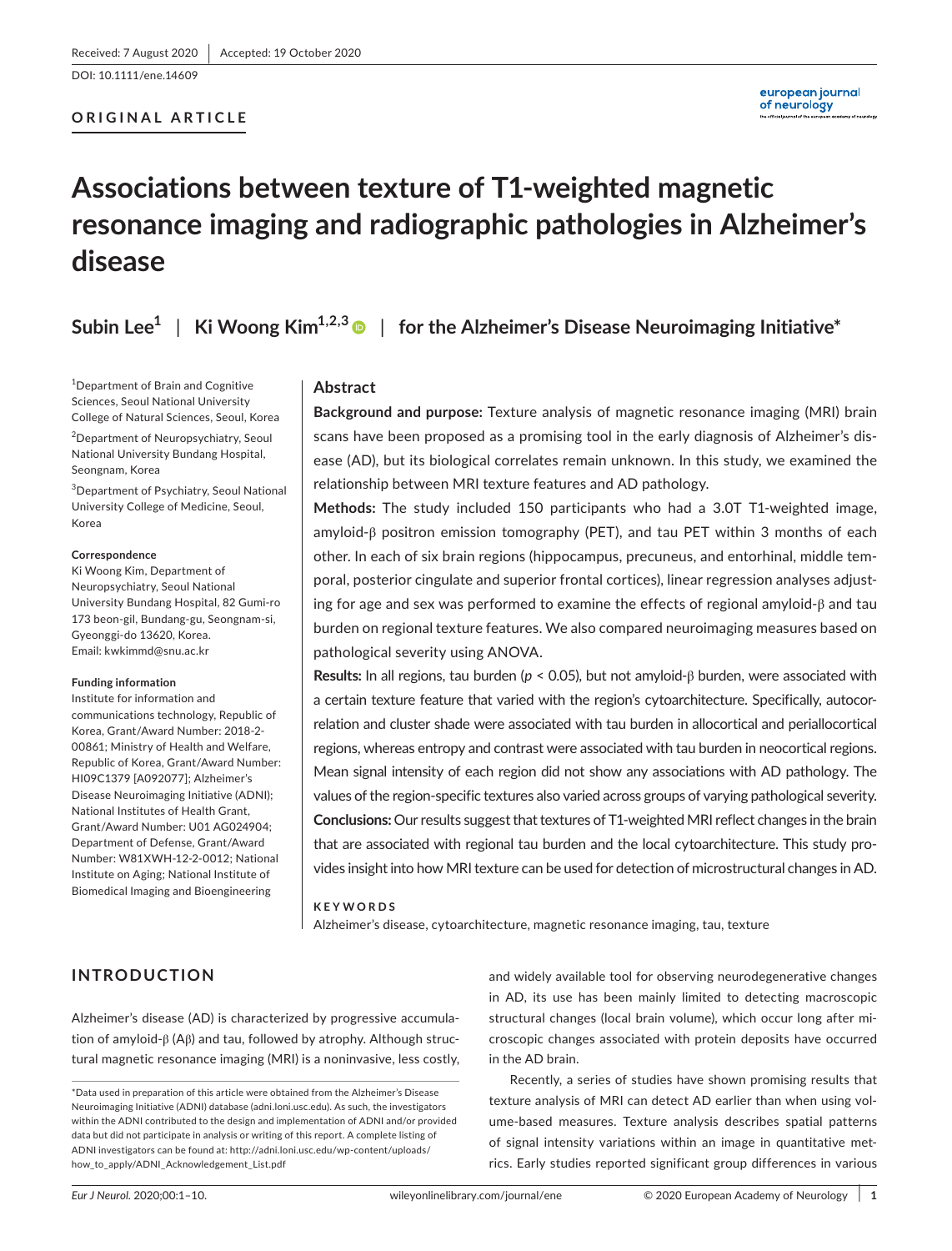texture features among cognitively normal (CN) participants, patients with mild cognitive impairment (MCI), and AD [1, 2]. Later studies reported that individual texture features and optimally combined indices could discriminate patients with AD from CN with good accuracy [3–9], and recent studies showed that texture could predict AD progression from patients with MCI better than hippocampal volume can [6, 7, 9], suggesting the potential of texture to reflect microstructural changes beyond macroscopic ones such as atrophy. The AD predictive performance of texture in these studies [6, 7] is one of the highest reported among structural MRI markers.

However, despite the demonstrated capabilities of texture in the diagnosis and prognosis of AD, there is yet a lack of fundamental understanding of the neuropathological and biological correlations between MRI texture and AD-affected brain tissue. Several factors are known to influence and determine signal intensity in T1-weighted images, such as the local biochemical environment, cytoarchitecture, and myeloarchitecture [10, 11]. As such, accumulations of AD pathology (Aβ and tau burden) can cause changes in tissue microstructure overtime, which can lead to an alteration of its signal intensity distribution (texture). Furthermore, the pattern and degree of texture changes may be different with respect to the region's underlying cytoarchitecture. Currently, there have been no direct investigations of this in the human brain.

This study aimed to examine the associations of regional texture features of T1-weighted MRI with regional Aβ and tau burdens, as measured by positron emission tomography (PET). We investigated these associations in each of cytoarchitecturally different brain regions that are involved in early to late phases of AD pathology (hippocampus, precuneus, and entorhinal, middle temporal, posterior cingulate, and superior frontal cortices) [12, 13]. We also compared neuroimaging measures between groups based on level of pathological burden. We hypothesized that Aβ and/or tau accumulation may change MRI texture, and that the affected texture feature will be different between pathological stages and between cytoarchitecturally different brain regions.

# **METHODS**

#### **Study participants**

We retrospectively interpreted prospectively acquired data from January 2017 to October 2018 from the Alzheimer's Disease Neuroimaging Initiative 3 (ADNI 3) database, downloaded on 11 November 2018. ADNI 3 was approved by the institutional review board at each site, and all participants gave their written consent. For information on diagnostic criteria, see [www.adni-info.org](http://www.adni-info.org). We included participants who had a 3.0T T1-weighted MRI obtained from a Siemens scanner, an  $F^{18}$ -AV45 (florbetapir) PET scan, and an  $F^{18}$ -AV1451 (flortaucipir) PET scan, all taken within 3 months of each other regardless of their clinical diagnoses. Because texture features are known to be affected by MRI scanner platforms [14], we focused our study on T1 weighted images obtained from only one type of scanner (Siemens) that created the majority of the ADNI 3 images (Siemens, *n* = 150; GE, *n* = 66; Philips,  $n = 17$ ), resulting in 150 participants total. Intervals between different image modalities ranged from 12.5 to 22.5 days average.

For group comparison, we divided the participants based on Braak stages, which is a method of staging the severity of AD based on topographic patterns of AD pathological burden in the brain. In our study, we determined each participant's Braak stage in vivo using a PET-based method [15], which is described in Data S1 and S2.

#### **Regions of interest**

The regions of interest (ROIs) included the hippocampus (HPC), entorhinal cortex (ERC), middle temporal cortex (MTC), posterior cingulate cortex (PCC), precuneus (PRC), and superior frontal cortex (SFC). For the PCC, the FreeSurfer region called the isthmus cingulate cortex was used. These ROIs were chosen based on their involvement in early to late phases of Aβ and tau accumulation in AD [12, 13]. Specifically, the ERC and HPC represent early stages of tau deposition, whereas the PCC and PRC represent early stages of Aβ deposition. The MTC and SFC represent intermediate and late stages, respectively, of both Aβ and tau deposition. We also selected the ROIs so that a variety of different cytoarchitecture could be included in our analysis. We believed that the natural cellular composition of the region can play a role in determining the texture feature that changes in response to the Aβ and/or tau burden. The HPC belongs to the allocortex, which consists of three cellular laminae; the ERC belongs to the periallocortex, which is a transitional zone between the allocortex and neocortex; the MTC, PCC, PRC, and SFC belong to the neocortex, which consist of six laminae.

## **MRI processing**

In ADNI 3, all T1-weighted images are corrected on-scanner for nonuniformity, no longer requiring offline preprocessing. We downloaded the T1-weighted images of each participant, resliced them to isovoxels ( $1 \times 1 \times 1$  mm<sup>3</sup>), and used FreeSurfer 6.0 (surfer.nmr. mgh.harvard.edu/) to parcellate them into brain regions as defined by the Desikan-Killiany atlas. For each participant, we mapped their brain parcellation mask from FreeSurfer space to the isovoxel native space, and extracted bilateral masks for each brain ROI. We used the bilateral masks to extract ROI images for each of the seven regions, with the original signal intensity values from each participant's T1 weighted image.

Each ROI image of each participant was further preprocessed prior to texture analysis as follows. We first normalized the histogram of each ROI image by removing any outlier voxels with intensity values beyond the (*μ* − 3*σ*, *μ* + 3*σ*) range (where *μ* and *σ* signify mean signal intensity of the ROI and its standard deviation, respectively) to guard against partial volume effects [16]. Next, we normalized each gray matter voxel with respect to the participant's mean cerebrospinal fluid signal intensity in the lateral ventricle regions. This was done to correct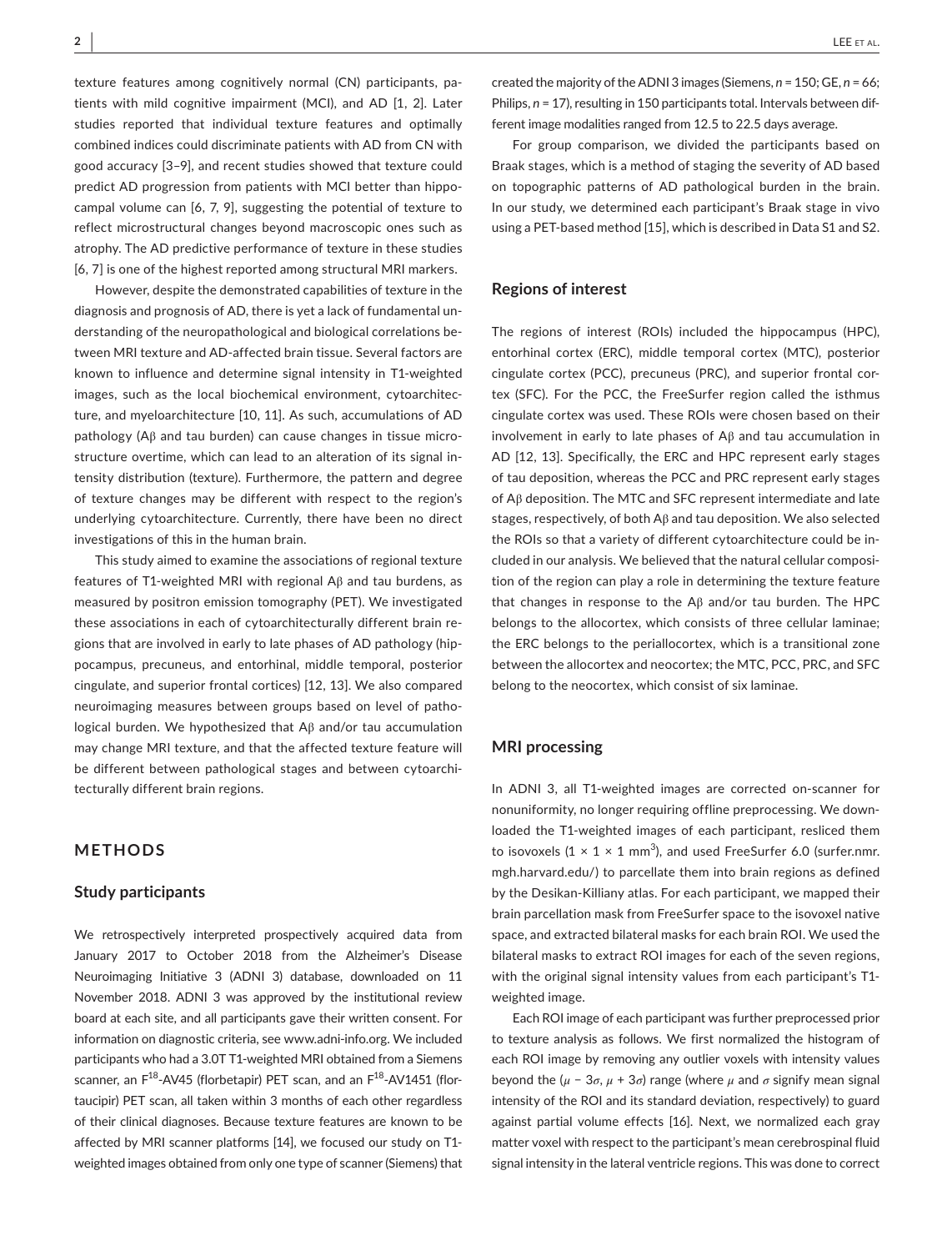for any interindividual variations in scaling factors, because considerable variation in the scales can still exist even from a single MRI scan platform [17]. Finally, we performed quantization in each ROI image, rescaling all signal intensity values to a uniform range of 1–32. This step is commonly performed prior to texture analysis to reduce the number of gray levels to a smaller range of discrete values and thereby avoid statistical problems related to sparse matrices during the calculation of texture features. Throughout the preprocessing process we did not perform any spatial normalization, to avoid introducing any artifacts or distorting original intensity variations.

In each preprocessed ROI image, we conducted three-dimensional (3D) gray-level co-occurrence matrix (GLCM) analysis [18, 19] to extract texture features [18, 20] that characterize spatial patterns of gray-level distribution in the image.

#### **GLCM texture analysis**

Briefly, the GLCM is a *N* × *N* matrix where *N* is the total number of gray levels in the image (i.e., 32) and where each element, *p*(*i*,*j*), of this matrix records the frequency of a certain voxel pairing (consisting of a reference voxel of value *i* and a neighboring voxel of value *j*) occurring within the ROI. The neighboring voxel can be defined based on various offsets of distance *d* and direction (*ϕ*,*θ*) with respect to the reference voxel. A GLCM is defined for each type of specified offset. In this study, we looked at voxel pairs of within *d =* 1 of each other (directly adjacent voxels) in 13 different directions, resulting in 13 GLCMs per ROI. The 13 GLCMs look at voxel pairs not only on the same slice but also from adjacent slices, allowing us to look at spatial relations of voxels in 3D space. Each GLCM is normalized so that the frequency of each voxel pair is divided by the total number of voxels in the ROI. In essence, the probability of value *i* and value *j* co-occurring in a defined offset distance *d* and direction (*ϕ*,*θ*) in the ROI is recorded in each of the 13 GLCMs. They are then collapsed into one average GLCM, which contains compact information about the image's spatial intensity patterns.

Haralick texture features, which are mathematical equations that utilize the average GLCM as input, are then calculated. Four features that uniquely characterize a different aspect of the image's signal intensity composition were calculated in this study. In total, 24 texture features (four texture features × six ROIs) were calculated in each participant. The four texture features—entropy, contrast, autocorrelation, and cluster shade—are simple, interpretable, and intuitive. Entropy reflects the randomness of spatial distribution of gray levels without regard to the intensity of those voxels, whereas contrast reflects both the spatial distribution and the relative difference in intensities of neighboring voxels. Specifically, contrast becomes higher when neighboring voxels have very different intensities (expected in a sharp, heterogeneous image) compared to having very similar intensities (expected in a solid tone, homogenous image). Autocorrelation reflects the overall brightness/darkness as well as fineness/coarseness of an image. Cluster shade reflects asymmetry of the proportion of relatively bright and dark intensities in the image, with the sign indicating the direction of the asymmetry (i.e., a negative value corresponds to a higher

proportion of brighter voxels than darker voxels in the image, and vice versa) and the absolute value representing the magnitude of asymmetry. The characteristics of these features are described in Table 1.

# **PET processing**

To measure cerebral Aβ and tau burden, we downloaded fully preprocessed (Coreg, Avg, Std Img and Vox Siz, Uniform Resolution) AV45 PET images and AV1451 PET images, respectively, from the ADNI 3 database. We used PETSurfer [21] to perform MRI-PET coregistration and calculate partial volume effects-corrected standardized uptake value ratios (SUVR) in each ROI, using uptake in the whole cerebellum as a reference region.

#### **Statistical analysis**

We examined the associations of texture features with Aβ burden and tau burden in each region using linear regression analyses, in which regional texture features were computed as the dependent variable, regional AV45 uptake and AV1451 uptake as the independent variables, and age and sex as covariates. Although ROI volume could be a possible factor contributing to the texture features, we did not include it as a covariate because GLCM texture measures are normalized to the total number of voxels in the ROI, which would adjust for such volumetric differences. We repeated the same analysis with regional mean signal intensity (derived after normalization to the participant's mean ventricle signal intensity) as the dependent variable. We also compared the regional Aβ and tau burdens, texture features, and mean signal intensities between in vivo Braak stages using analysis of variance (ANOVA) with Bonferroni post hoc comparisons. We performed all analyses using the Statistical Package for the Social Sciences (SPSS) for Windows (version 22.0; IBM), and considered a two-sided *p* value <0.05 as statistically significant.

# **RESULTS**

#### **Study participant demographics**

The characteristics of the 150 participants (78 men aged  $76.5 \pm 7.2$  years and 72 women aged 74.6  $\pm$  8.0 years) are summarized in Table 2. They consisted of 121 Aβ-negative participants (84 CN, 37 MCI) and 29 Aβ-positive participants (11 CN, 14 MCI, four AD). In the in vivo Braak staging, 12 participants (2/4 AD, 8/51 MCI, 1/95 CN) were in stage V/VI (Braak V/VI mean SUVR > 1.582), VII (2/4 AD, 3/51 MCI, 3/95 CN) in stage III/VI (Braak III/IV mean SUVR > 0.504), 19 (9/51 MCI, 10/95 CN) in stage I/II (Braak I/II mean SUVR > 1.489), and the remaining 112 (31/51 MCI, 81/95 CN) in stage 0. As the number of participants assigned to III/IV was too small, we pooled the participants assigned to stages III/IV and V/VI into stage III/IV/V/VI (*n* = 19). Between the Braak stage groups, the proportion of females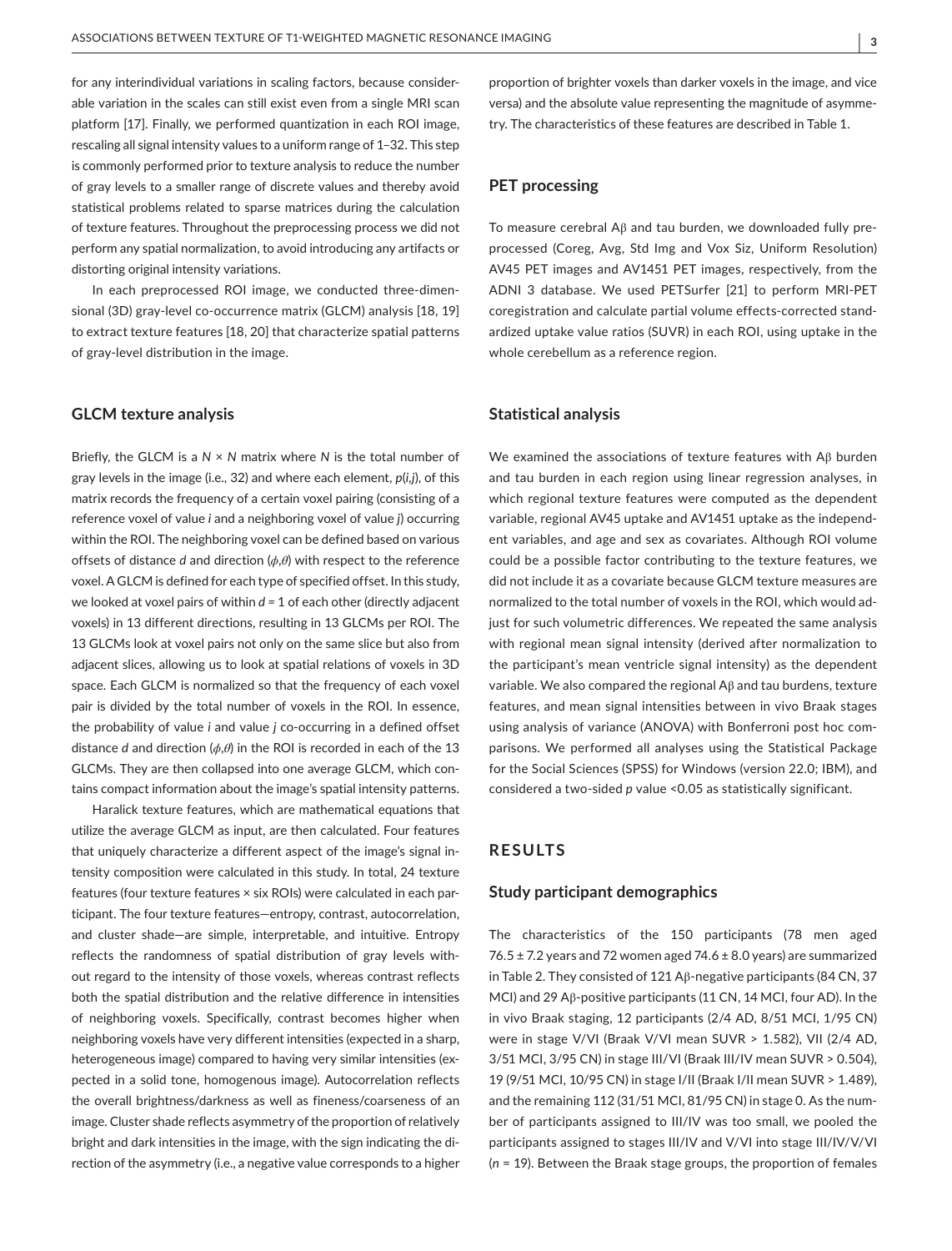| Feature         | Formula <sup>a</sup>                                      | <b>Description</b>                                                                                                                                                                                                                                                                                                                                                                                                     | TABLE 1 | Haralick texture features |
|-----------------|-----------------------------------------------------------|------------------------------------------------------------------------------------------------------------------------------------------------------------------------------------------------------------------------------------------------------------------------------------------------------------------------------------------------------------------------------------------------------------------------|---------|---------------------------|
| Entropy         | $-\sum_i \sum_i p(i,j) \log(p(i,j))$                      | Measures randomness/uncertainty of gray-level<br>distribution (spatial disorder) without regard<br>to the intensity of those voxels. Solid tone<br>image would have an entropy value of 0.                                                                                                                                                                                                                             |         |                           |
| Contrast        | $\sum_i \sum_j  i-j ^2 \cdot p(i, j)$                     | Measures local gray level variation in an image.<br>Reflects both the spatial distribution and<br>the relative difference in intensities of<br>neighboring voxels. Heavy textures (greater<br>disparity in intensity values between<br>neighboring voxels, expected in a sharp,<br>heterogeneous image) give high values and<br>smooth, soft textures (expected in a solid<br>tone, homogenous image) give low values. |         |                           |
| Autocorrelation | $\sum_i \sum_i (ij)p(i, j)$                               | Measures the magnitude of the fineness and<br>coarseness of texture. Textures with more<br>pairs of high gray levels give higher values.                                                                                                                                                                                                                                                                               |         |                           |
| Cluster shade   | $\sum_{i} \sum_{j} (i+j - \mu_{x} - \mu_{y})^{3} p(i, j)$ | Measures skewness of the GLCM. Reflects<br>asymmetry of the proportion of relatively<br>bright and dark intensities in the image,<br>with the sign indicating the direction<br>of the asymmetry (i.e., a negative value<br>corresponds to a higher proportion of<br>brighter voxels than darker voxels in the<br>image, and vice versa) and the absolute value<br>representing the magnitude of asymmetry.             |         |                           |

*Note:* <sup>a</sup> *p*(*i*,*j*), (*i,j*)th entry in a normalized gray-level co-occurrence matrix; *N*g, number of distinct gray levels in the quantized image;  $\Sigma_i$ ,  $\sum_{i=1}^{Ng}$ ;  $\sum_{j=1}^{Ng}$ ; *μ*x, mean of *px*; *μ*y, mean of  $p_y$ ;  $\sigma_x$ , standard deviation of  $p_{\chi}$ ; *σ*y, standard deviation of  $p_{\gamma}$ .

Abbreviation: GLCM, gray-level co-occurrence matrix.

#### **TABLE 2** Characteristics of the participants

| <b>Characteristics</b>                     | AII,<br>$n = 150$ | $A\beta$ -<br>negative,<br>$n = 121$ | $A\beta$ -<br>positive,<br>$n = 29$ |
|--------------------------------------------|-------------------|--------------------------------------|-------------------------------------|
| Age, years, mean (SD)                      | 75.6 (7.7)        | 75.3 (7.5)                           | 77.0 (8.4)                          |
| Female, %                                  | 48.0%             | 50.4%                                | 37.9%                               |
| In vivo Braak stage, %                     |                   |                                      |                                     |
| Stage 0                                    | 74.7%             | 86.0%                                | 27.6%                               |
| Stage I-II                                 | 12.7%             | 10.7%                                | 20.7%                               |
| Stage III-VI                               | 12.6%             | 3.3%                                 | 51.7%                               |
| Clinical state, %                          |                   |                                      |                                     |
| Cognitively normal                         | 63.3%             | 69.4%                                | 37.9%                               |
| Mild cognitive<br>impairment               | 34.0%             | 30.6%                                | 48.3%                               |
| Dementia                                   | 2.7%              | 0.0%                                 | 13.8%                               |
| Days between MRI and<br>AV45, mean (SD)    | 18.7 (20.2)       | 19.8 (21.5)                          | 14.3 (13.1)                         |
| Days between MRI and<br>AV1451, mean (SD)  | 22.5 (22.5)       | 24.5 (22.9)                          | 14.1 (18.7)                         |
| Days between AV45 and<br>AV1451, mean (SD) | 12.5(16.7)        | 13.0 (17.6)                          | 10.5 (12.6)                         |

Abbreviations: Aβ, amyloid β; AD, Alzheimer's disease; AV45, florbetapir positron emission tomography; AV1451, flortaucipir positron emission tomography; MRI, magnetic resonance imaging; SD, standard deviation.

was comparable (48.2% in Braak stage 0, 52.6% in Braak stage I/II, 42.1% in Braak stage III/IV/V/VI, *F* = 0.21, *p* = 0.81, ANOVA), but the mean age was different (74.5  $\pm$  7.2 years old in Braak stage 0, 83.2 ± 4.9 years old in Braak stage I/II, 74.7 ± 8.4 years old in Braak stage III/IV/V/VI, *F* = 12.27, *p* < 0.001, ANOVA).

# **Associations between MRI texture, signal intensity, and AD pathology**

As summarized in Table 3, regional texture features were associated with regional tau burden but not with regional Aβ burden in all regions. The kind of texture features that were associated with tau burden were different between regions, which notably corresponded to the cytoarchitecture of the region. In the HPC, which is an allocortical region, autocorrelation was positively associated with tau burden ( $B = 18.11$ ,  $p < 0.001$ ), and cluster shade was negatively associated with tau burden (*B* = −266.28, *p* < 0.001). However, neither entropy nor contrast was associated with tau burden. Meanwhile, in neocortical regions such as the MTC, PCC, PRC, and SFC, entropy (*B* = 0.27, *p* = 0.009; *B* = 0.04, *p* = 0.008; *B* = 0.03, *p* = 0.05; *B* = 0.05, *p* = 0.04, respectively) and contrast (*B* = 3.12, *p* = 0.003; *B* = 2.41, *p* = 0.007; *B* = 1.79, *p* = 0.04;  $B = 3.01$ ,  $p = 0.03$ , respectively) were positively associated with tau burden, whereas autocorrelation and cluster shade were not.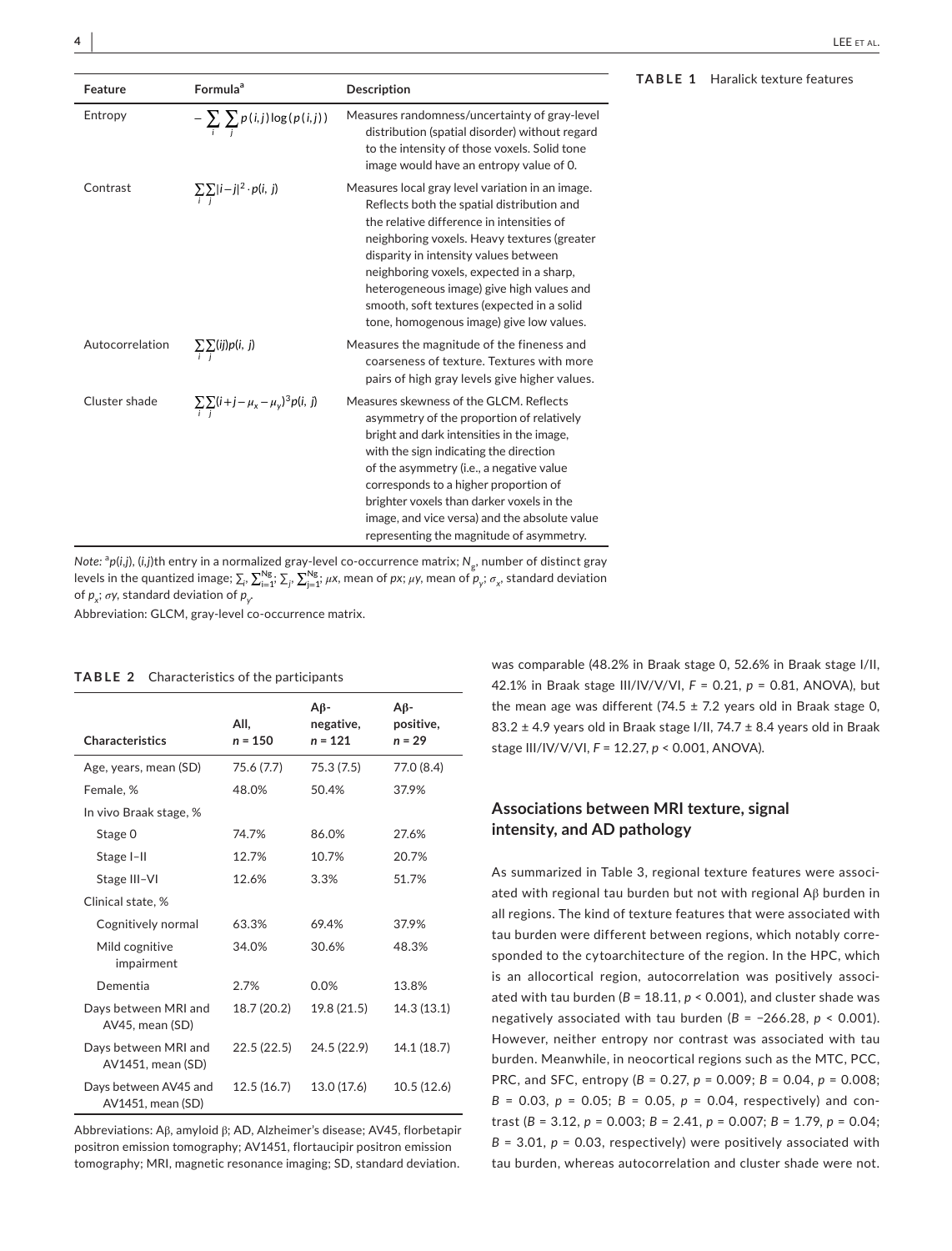| <b>TABLE 3</b> Associations of the regional texture features with the regional amyloid $\beta$ and tau burdens |  |
|----------------------------------------------------------------------------------------------------------------|--|
|----------------------------------------------------------------------------------------------------------------|--|

|                       | Contrast<br>Entropy         |         |                   | Autocorrelation |                 | <b>Cluster shade</b> |                      |         | Mean signal intensity |         |
|-----------------------|-----------------------------|---------|-------------------|-----------------|-----------------|----------------------|----------------------|---------|-----------------------|---------|
|                       | B(SE)                       | $\beta$ | B(SE)             | $\beta$         | B(SE)           | $\beta$              | B(SE)                | $\beta$ | B(SE)                 | $\beta$ |
| Hippocampus           |                             |         |                   |                 |                 |                      |                      |         |                       |         |
| $A\beta$              | 0.03(0.10)                  | 0.03    | $-2.59(4.89)$     | $-0.05$         | $-14.71(12.08)$ | $-0.09$              | 9.11 (158.31)        | 0.00    | $-0.07(0.29)$         | $-0.02$ |
| Tau                   | $-0.05(0.03)$               | $-0.13$ | $-1.59(1.53)$     | $-0.09$         | 18.11(3.77)     | 0.38                 | $-266.28(49.43)$ *** | $-0.41$ | 0.07(0.09)            | 0.07    |
| <b>Entorhinal Ctx</b> |                             |         |                   |                 |                 |                      |                      |         |                       |         |
| $A\beta$              | 0.06(0.03)                  | 0.14    | 2.43(2.42)        | 0.09            | $-3.16(3.97)$   | $-0.07$              | 25.26 (32.43)        | 0.07    | 0.10(0.10)            | 0.08    |
| Tau                   | $0.03(0.01)$ "              | 0.26    | $2.35(0.89)$ **   | 0.22            | 1.93(1.46)      | 0.12                 | $-42.39(11.91)$      | $-0.30$ | $-0.01(0.04)$         | $-0.02$ |
|                       | Middle temporal Ctx         |         |                   |                 |                 |                      |                      |         |                       |         |
| $A\beta$              | $-0.02(0.02)$               | $-0.07$ | $-0.33(1.28)$     | $-0.03$         | $-0.74(2.10)$   | $-0.04$              | $-2.80(26.46)$       | $-0.01$ | $-0.02(0.07)$         | $-0.03$ |
| Tau                   | $0.05(0.02)$ "              | 0.27    | $3.12(1.02)^{11}$ | 0.31            | 2.52(1.67)      | 0.15                 | $-16.92(21.00)$      | $-0.08$ | 0.02(0.06)            | 0.04    |
|                       | Posterior cingulate Ctx     |         |                   |                 |                 |                      |                      |         |                       |         |
| $A\beta$              | $-0.01(0.02)$               | $-0.04$ | 0.75(1.24)        | 0.06            | 1.80(3.36)      | 0.05                 | $-9.47(43.38)$       | $-0.02$ | 0.08(0.07)            | 0.11    |
| Tau                   | $0.04(0.02)^{**}$           | 0.26    | 2.41(0.88)        | 0.26            | $-1.47(2.39)$   | $-0.06$              | 9.80 (30.89)         | 0.03    | 0.00(0.05)            | 0.01    |
| Precuneus             |                             |         |                   |                 |                 |                      |                      |         |                       |         |
| $A\beta$              | 0.01(0.02)                  | 0.05    | 0.28(1.02)        | 0.03            | 2.30(2.93)      | 0.08                 | $-32.16(23.74)$      | $-0.14$ | 0.04(0.05)            | 0.08    |
| Tau                   | 0.03(0.02)                  | 0.18    | 1.79(0.88)        | 0.20            | 0.84(2.51)      | 0.03                 | 15.46 (20.31)        | 0.08    | $-0.02(0.04)$         | $-0.04$ |
|                       | <b>Superior frontal Ctx</b> |         |                   |                 |                 |                      |                      |         |                       |         |
| $A\beta$              | $-0.00(0.02)$               | $-0.02$ | $-1.17(0.94)$     | $-0.11$         | $-0.46(1.22)$   | $-0.03$              | 44345 (24.89)        | 0.17    | $-0.01(0.04)$         | $-0.03$ |
| Tau                   | 0.05(0.03)                  | 0.20    | 3.01(1.37)        | 0.20            | 1.83(1.78)      | 0.09                 | $-45.94(36.27)$      | $-0.12$ | 0.07(0.06)            | 0.10    |

*Note:* Linear regression analysis adjusting for age and sex.

Abbreviations: Aβ, amyloid-β; *B*, unstandardized beta coefficients; *β*, standardized beta coefficient; Ctx, cortex; SE, standard error.

\*\*\**p* < 0.001; \*\**p* < 0.01; \**p* < 0.05.

In the ERC which is a periallocortical region, entropy and contrast were positively (*B* = 0.03, *p* = 0.002; *B* = 2.35, *p* = 0.009, respectively) and cluster shade was negatively (*B* = −42.39, *p* < 0.001) associated with tau burden. Mean signal intensity did not show associations with neither Aβ nor tau in all regions. The linear regression analyses were conducted again using bootstrapped analysis to ensure the results were not chance findings (Table S1). Tau burdens were different between the regions of different cytoarchitectures (*p* < 0.001 by repeated measures ANOVA). In the post hoc comparisons, tau burdens were different between all regions except between HPC and PRC (*p* = 0.29) and between PCC and SFC (*p* = 0.93).

# **Braak stage group differences in neuroimaging measures**

In all regions, higher Braak stage groups tended to have higher Aβ and tau burdens; higher entropy, contrast and autocorrelation; and lower cluster shade values compared to lower stage groups (Table 4). In the HPC and ERC, cluster shade was lower, and entropy and autocorrelation were higher in stage I/II and/or stage III–VI groups compared to the stage 0 group. In the ERC, entropy and contrast were

higher in stage III–VI groups compared to the stage 0 group. In the PRC, contrast and entropy were higher in stage I/II and stage III-VI groups, respectively, compared to the stage 0 group. In the MTC, PCC, and SFC, all texture features were comparable between Braak stages. Mean signal intensity in all regions were not statistically different between Braak stage groups.

# **DISCUSSION**

This study was conducted to elucidate the relationship between texture of brain MRI and AD pathology, which has not been investigated before. This study demonstrated for the first time in humans that regional texture features of T1-weighted brain MRI may reflect brain tissue changes related to regional tau burden but not Aβ burden, and that this texture value can change further as AD progresses.

Although no study has yet investigated pathological correlates of MRI texture in humans, one mouse study found that there are differences in MRI texture between wild-type mice and rTg4510 transgenic mice, and that MRI texture correlates well with histological measurements of tau burden in the cortex, hippocampus, and thalamus [22]. In the current study, we found that MRI texture is associated with tau burden in humans as well. The absence of a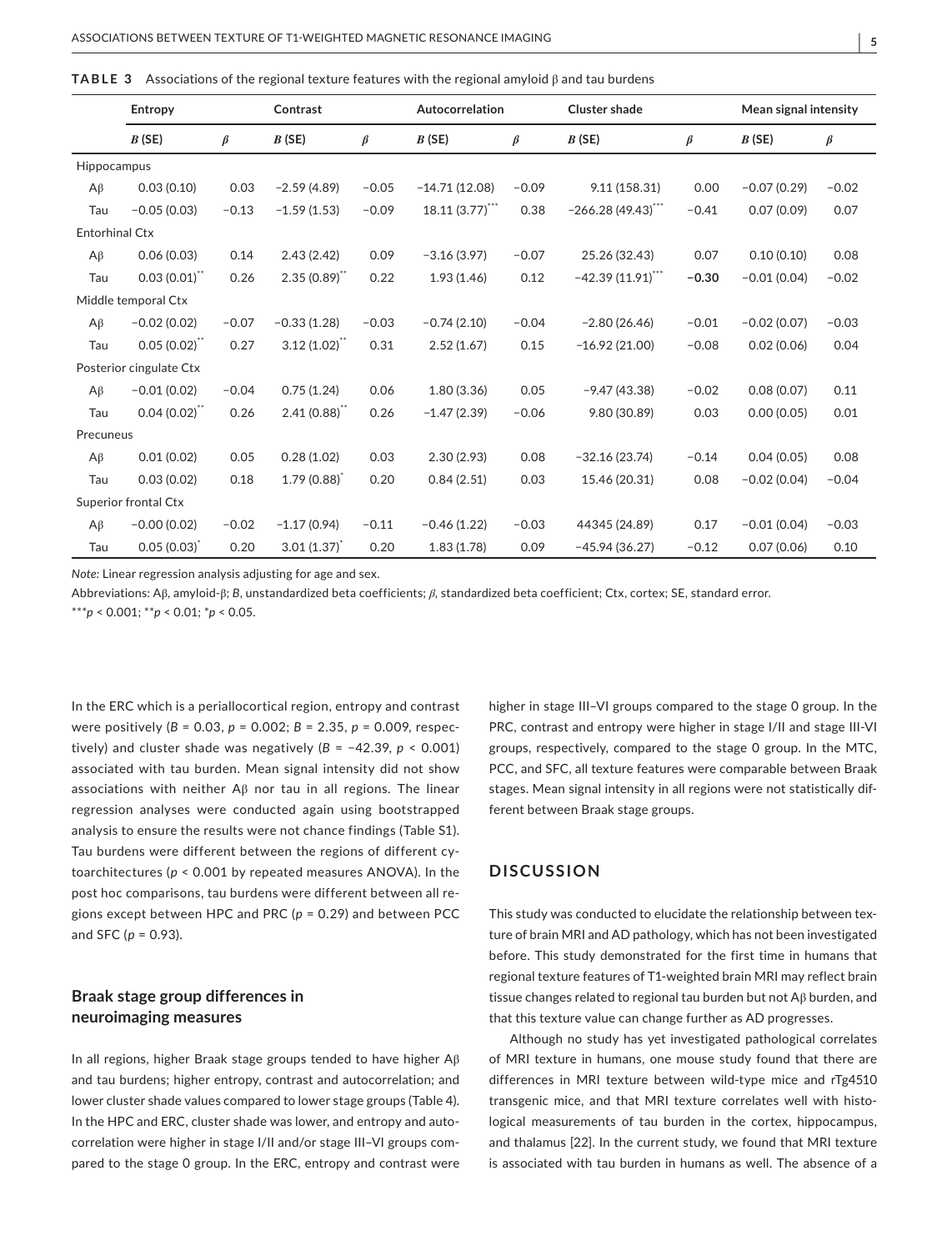**TABLE 4** Comparisons of regional amyloid β burden, tau burden, texture features, and mean signal intensity between in vivo Braak stages

| <b>Region and imaging</b>  |                         | Stage I-II <sup>b</sup> , | Stage III-VI <sup>c</sup> , | <b>Statistics</b> |         |                |  |
|----------------------------|-------------------------|---------------------------|-----------------------------|-------------------|---------|----------------|--|
| measures                   | Stage $0^a$ , $n = 112$ | $n = 19$                  | $n = 19$                    | F                 | p value | Post hoc       |  |
| Hippocampus                |                         |                           |                             |                   |         |                |  |
| $A\beta$ burden            | 0.63(0.07)              | 0.68(0.09)                | 0.71(0.07)                  | 10.77             | 0.001   | a < c          |  |
| Tau burden                 | 1.19(0.13)              | 1.56(0.21)                | 1.73(0.32)                  | 100.49            | 0.001   | a < b < c      |  |
| Entropy                    | 5.79(0.10)              | 5.73 (0.09)               | 5.78 (0.09)                 | 2.97              | 0.06    | a < b          |  |
| Contrast                   | 30.28 (4.81)            | 29.85 (3.83)              | 29.80 (4.01)                | 0.13              | 0.88    |                |  |
| Autocorrelation            | 272.02 (9.69)           | 278.49 (12.47)            | 280.21 (23.90)              | 4.85              | 0.009   | a < c          |  |
| Cluster shade              | $-74.82(151.20)$        | $-222.32(169.34)$         | $-247.12(210.46)$           | 13.96             | < 0.001 | a > b, c       |  |
| Mean signal intensity      | 2.70 (0.31)             | 2.70 (0.29)               | 2.72(0.22)                  | 0.04              | 0.97    |                |  |
| Entorhinal cortex          |                         |                           |                             |                   |         |                |  |
| $A\beta$ burden            | 0.56(0.19)              | 0.65(0.28)                | 0.77(0.32)                  | 7.49              | 0.001   | a < c          |  |
| Tau burden                 | 1.35(0.25)              | 1.87(0.33)                | 2.70(1.06)                  | 78.79             | 0.001   | a < b < c      |  |
| Entropy                    | 5.90(0.10)              | 5.93 (0.06)               | 5.96 (0.08)                 | 5.20              | 0.007   | a < c          |  |
| Contrast                   | 29.87 (6.88)            | 33.97 (4.05)              | 34.12 (5.61)                | 5.95              | 0.003   | a < b, c       |  |
| Autocorrelation            | 267.79 (9.60)           | 273.89 (12.52)            | 273.05 (12.25)              | 4.30              | 0.02    |                |  |
| Cluster shade              | 26.47 (82.48)           | $-74.75(87.97)$           | $-67.77(63.20)$             | 20.65             | 0.001   | $a$ > b, c     |  |
| Mean signal intensity      | 2.43(0.29)              | 2.49(0.28)                | 2.45(0.24)                  | 0.36              | 0.70    |                |  |
| Middle temporal cortex     |                         |                           |                             |                   |         |                |  |
| $A\beta$ burden            | 0.64(0.24)              | 0.84(0.29)                | 1.22(0.41)                  | 36.42             | < 0.001 | a < b < c      |  |
| Tau burden                 | 1.36(0.18)              | 1.46(0.13)                | 2.34(0.60)                  | 111.76            | < 0.001 | a, b < c       |  |
| Entropy                    | 5.82 (0.08)             | 5.84 (0.06)               | 5.85 (0.06)                 | 1.74              | 0.18    |                |  |
| Contrast                   | 23.94 (4.30)            | 26.26 (3.47)              | 26.26 (3.98)                | 4.40              | 0.01    | $\overline{a}$ |  |
| Autocorrelation            | 272.80 (6.57)           | 273.32 (4.63)             | 276.25 (9.26)               | 2.28              | 0.11    |                |  |
| Cluster shade              | $-59.27(90.66)$         | $-86.11(82.76)$           | $-88.77(79.46)$             | 1.45              | 0.24    |                |  |
| Mean signal intensity      | 2.24(0.24)              | 2.29(0.21)                | 2.26(0.19)                  | 0.34              | 0.71    | ÷              |  |
| Posterior cingulate cortex |                         |                           |                             |                   |         |                |  |
| $A\beta$ burden            | 0.62(0.25)              | 0.79(0.36)                | 1.13(0.41)                  | 29.19             | < 0.001 | a, b < c       |  |
| Tau burden                 | 1.08(0.17)              | 1.25(0.14)                | 2.03(0.88)                  | 62.52             | < 0.001 | a, b < c       |  |
| Entropy                    | 5.88 (0.07)             | 5.87 (0.06)               | 5.91 (0.05)                 | 2.09              | 0.13    |                |  |
| Contrast                   | 27.66 (4.46)            | 29.62 (3.58)              | 29.78 (3.48)                | 3.27              | 0.04    |                |  |
| Autocorrelation            | 266.72 (11.24)          | 265.78 (5.69)             | 270.60 (14.34)              | 1.13              | 0.33    |                |  |
| Cluster shade              | $-15.39(162.67)$        | $-36.57(68.32)$           | $-46.99(73.85)$             | 0.49              | 0.61    |                |  |
| Mean signal intensity      | 2.63(0.25)              | 2.66(0.26)                | 2.69(0.15)                  | 0.41              | 0.67    |                |  |
| Precuneus                  |                         |                           |                             |                   |         |                |  |
| $A\beta$ burden            | 0.67(0.31)              | 0.87(0.39)                | 1.49(0.50)                  | 44.45             | 0.001   | a, b < c       |  |
| Tau burden                 | 1.21(0.15)              | 1.35(0.13)                | 2.16(1.13)                  | 42.14             | 0.001   | a, b < c       |  |
| Entropy                    | 5.85(0.08)              | 5.87 (0.08)               | 5.90 (0.09)                 | 3.80              | 0.03    | a < c          |  |
| Contrast                   | 23.04 (4.58)            | 25.95 (4.93)              | 25.54 (4.70)                | 4.86              | 0.009   | a < b          |  |
| Autocorrelation            | 281.46 (12.87)          | 281.30 (9.21)             | 287.89 (15.02)              | 2.11              | 0.12    |                |  |
| Cluster shade              | $-98.64(105.73)$        | $-121.44(110.74)$         | $-114.51(98.37)$            | 0.50              | 0.61    |                |  |
| Mean signal intensity      | 2.34(0.23)              | 2.38(0.24)                | 2.38(0.17)                  | 0.47              | 0.63    |                |  |
| Superior frontal cortex    |                         |                           |                             |                   |         |                |  |
| $A\beta$ burden            | 0.62(0.29)              | 0.79(0.43)                | 1.28(0.39)                  | 34.11             | 0.001   | a, b < c       |  |
| Tau burden                 | 1.17(0.22)              | 1.28(0.12)                | 1.54(0.39)                  | 20.69             | 0.001   | a, b < c       |  |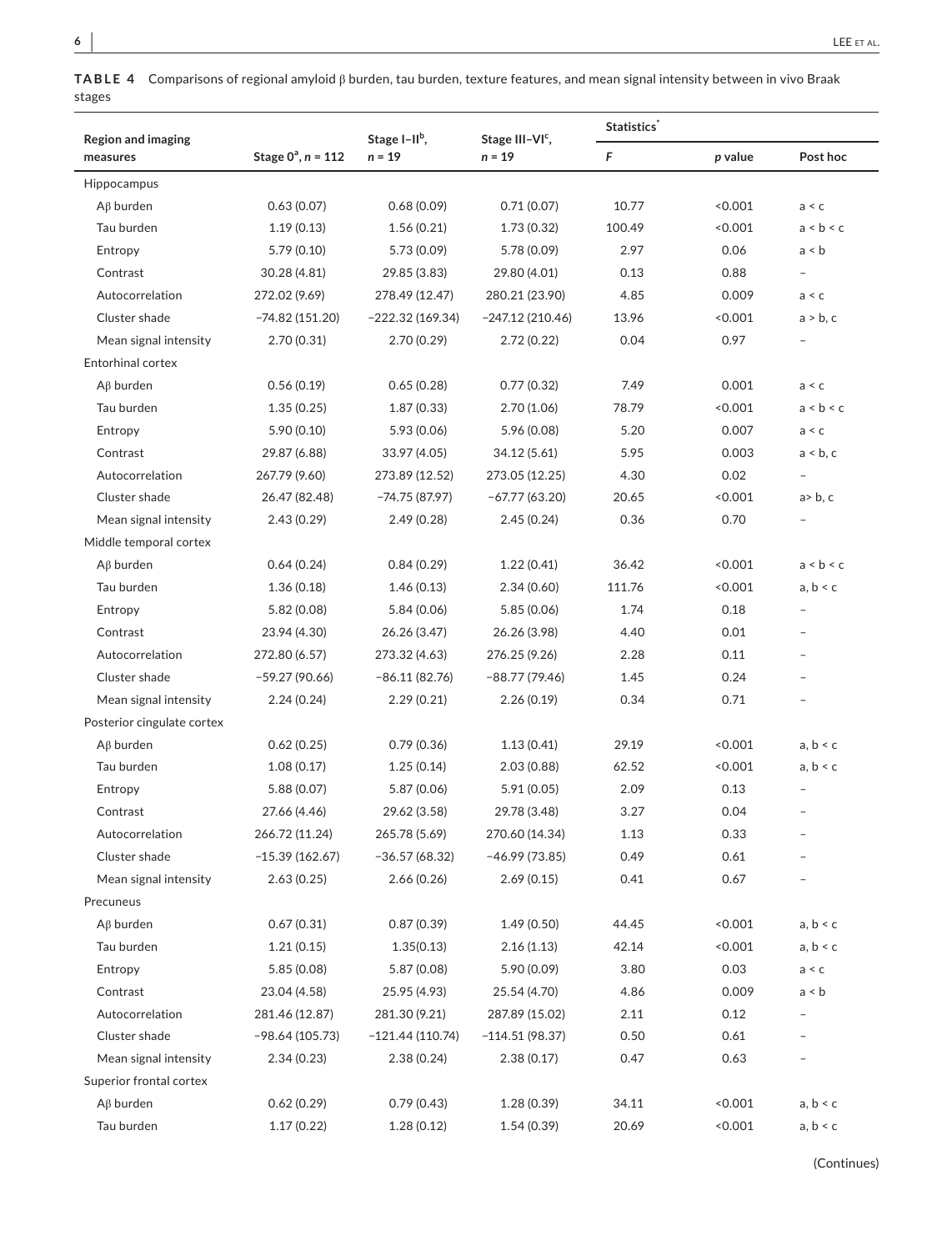#### **TABLE 4**  (Continued)

| Region and imaging    |                                     | Stage $I-IIb$ , | Stage III-VI <sup>c</sup> , | Statistics |         |                          |  |
|-----------------------|-------------------------------------|-----------------|-----------------------------|------------|---------|--------------------------|--|
| measures              | Stage $0^a$ , $n = 112$<br>$n = 19$ |                 | $n = 19$                    |            | p value | Post hoc                 |  |
| Entropy               | 5.83(0.07)                          | 5.83(0.07)      | 5.85(0.06)                  | 0.63       | 0.54    | $\overline{\phantom{a}}$ |  |
| Contrast              | 24.37 (4.05)                        | 25.99 (3.84)    | 24.81 (4.05)                | 1.34       | 0.27    | $\overline{\phantom{a}}$ |  |
| Autocorrelation       | 269.25 (5.14)                       | 270.12 (2.62)   | 271.97 (6.54)               | 2.38       | 0.10    | $\overline{\phantom{a}}$ |  |
| Cluster shade         | 36.67 (108.50)                      | $-20.60(86.85)$ | 26.62 (78.41)               | 2.52       | 0.08    | $\overline{\phantom{a}}$ |  |
| Mean signal intensity | 1.84(0.17)                          | 1.90(0.19)      | 1.86(0.11)                  | 0.90       | 0.41    | $\overline{\phantom{a}}$ |  |

a, b, and c is to refer to those respective groups when showing the post hoc analysis.

\*One-way analysis of variance with Bonferroni post hoc comparisons.

relationship between Aβ and texture in our study may reflect the fact that T2-weighted images, which are known to be sensitive to iron deposits associated with Aβ, were not used. Based on the observation that texture was only associated with tau and not with Aβ, which is larger in size, texture may not reflect the tau protein accumulation itself, but rather another microstructural change that is closely associated with the tau burden.

The direction of texture and signal intensity changes across the Braak stage groups suggest an increasing trend toward brighter voxels with increasing pathological burden (higher autocorrelation, lower cluster shade, higher signal intensity). This is a finding consistent with converging evidence that AD involves a remyelination process in the gray matter as a homeostatic response to myelin breakdown [23]. There have been in vivo and ex vivo findings of increased intracortical myelin content [24–26] and disorganized myeloarchitecture [24, 27] in AD patients compared to normal controls. The studies have further noted a visibly inhomogeneous band of hypointense T2\*-weighted MRI signals across the cortex, which blurred the cortical laminae and was highly associated with myelin content. This band of disorganized myeloarchitecture is expected to be more pronounced in T1-weighted images, as T1 signals are strongly dependent on lipid concentration associated with myelin [28], and are expected to be reasonably detectable through quantitative methods such as texture analysis because it could be visibly observed on high-resolution MRI scans. Based on these previous reports, the texture differences observed in our study are likely to have a basis in such myeloarchitectural changes, and the tau-texture associations are likely to reflect the linear relationship between high tau and intracortical myelin content [25]. Although the brightening of voxels may be counterintuitive to the expectation that gray matter voxels would become darker in AD as a result of atrophy, it is possible that the AD-associated reduction in gray matter density reported in previous literature [29–32] reflects a growing amount of white matter–like tissue or myelinated gray matter in place of the normal gray matter tissue. Further studies on the changes in gray matter and white matter tissue will be needed to investigate this.

With respect to the tau-texture associations, the tau-associated texture feature showed a remarkable correspondence with the cytoarchitecture of the region. The six regions in our study are characterized by different types of cytoarchitecture, which differ in the number of laminae and the location of cells vulnerable to neurofibrillary tangles (NFTs) deposition. The regions in which entropy and contrast were affected by tau belong to the neocortex (i.e., MTC, PCC, PRC, SFC), which consists of six laminae; the HPC, in which autocorrelation and cluster shade were affected, belongs to the allocortex, which consists of three laminae; and the ERC, in which features common to both allocortex and neocortex were affected, belongs to a transitional area between the two. Furthermore, NFTs are known to preferentially affect different cells in different regions: the pyramidal neurons of layers III and V in the neocortex; the stellate neurons of layer II, superficial portion of layer III, and multipolar neurons of layer IV in the ERC; and the stratum pyramidale of cornu ammonis 1 and subiculum in the HPC [33–35]. Consequently, the different layout of the typically affected cell types can differentially affect the distribution of the voxel's signal intensity and therefore the kind of textural change (Figure 1). An extensive analysis including more regions further supported cytoarchitecture as the contributing factor of the differences in significant texture features among different regions (Tables S2 and S3). However, because the allocortical and periallocortical regions (HPC and ENT) in our study also correspond to the earliest stages of tau accumulation, there is a steep difference in AV1451 uptake between them and other neocortical regions. Thus, we cannot leave out the possibility that factors other than cytoarchitecture, such as the degree of local tau burden and/or other neurodegenerative changes, are driving the tau-texture patterns, and further studies will be needed to investigate this.

It is notable that although texture features were significantly associated with tau burden, mean signal intensity was not (Table 3). This suggests that early microstructural changes may be reflected as subtle changes in signal intensity that are not intense enough to be detected as first-order statistics such as mean intensity, but sufficient to be detected as second-order statistics such as texture. Although no individual texture feature alone is expected to be sufficient discriminators of AD from non-AD, optimal combinations of relevant texture features will be helpful [6, 7]. It is also worth noting that many studies on MRI-pathology associations have been conducted mainly on T2-weighted images, and few data on T1-weighted images are available. It will be of more clinical value to investigate these relationships in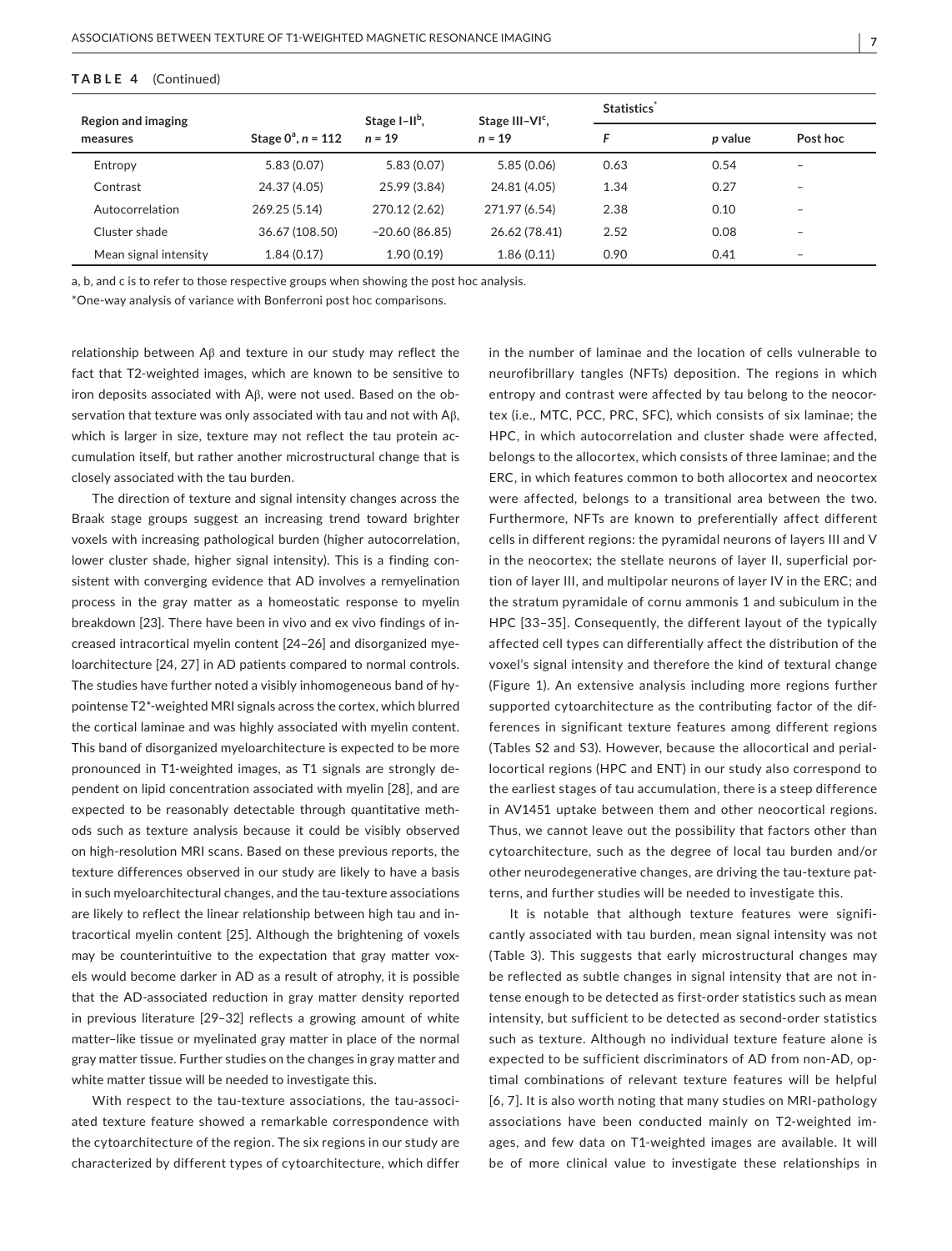

**FIGURE 1** Schema of how different cytoarchitecture can affect tau-associated texture changes. Schematic drawings of the cytoarchitecture and corresponding signal intensities on T1-weighted images in healthy brain tissue (A) and NFT-accumulated brain tissue (B). Tau proteins are deposited as NFT in different cellular laminae according to the cytoarchitecture (allocortex, periallocortex, neocortex) of the brain region. Left: In the HPC, which is a unique structure that consists of rolled-up laminae of its subregions that are about two-voxels thick, tau-related microstructural changes along the pyramidal layers that are located laterally may result in an overall lightening and smoothening of the HPC signal intensities, thus increasing autocorrelation and decreasing both cluster shade and entropy. Center: In the ERC, which contains more neocortex-like laminar structure, there are textural changes that are similar to that in neocortices, with the slight difference in locations of the signal intensity changes possibly due to the slight difference in the locations of the NFT-affected layers. Right: In neocortical regions, which are typically four-voxels (voxel size: 1 × 1 × 1 mm $^3$ ) thick, NFT-associated microstructural changes (i.e., myelin repair) may selectively change signal intensities of voxels of the inner two rows that correspond to NFT-affected cells in the pyramidal layers (dark triangles). These changes may increase the differences in the magnetic resonance signal intensities between neighboring inner and outer voxels throughout the neocortical laminae, thus increasing entropy and contrast of the region. Note that signal intensity changes in the figure are exaggerated for illustrative purposes. CA1, cornu ammonis 1; ERC, entorhinal cortex; HPC, hippocampus; MRI, magnetic resonance imaging; MTC, middle temporal cortex; NFT, neurofibrillary tangles; PCC, posterior cingulate cortex; PRC, precuneus; SFC, superior frontal cortex.

T1-weighted images, as they are more widely available in clinical settings.

supports further analysis of textures as MRI-based biomarkers of early microstructural changes.

This study has several limitations. First, there is a lack of sufficient late-stage AD participants in our sample, mainly due to the lack of follow-up data accumulated yet in ADNI 3. Second, our study was conducted on MRI scans from only one scanner platform, limiting the generalization of the results. Third, we did not directly measure the myelin contents. Future studies must address the effects of interscanner variability in texture analysis, as well as further validate what it reflects through histological samples when available.

In conclusion, texture of T1-weighted brain MRI may reflect microstructural changes related to tau accumulation in AD. This study

# **ACKNOWLEDGMENTS**

This research was supported by the grants from the Korean Health Technology R&D Project, Ministry of Health and Welfare, Republic of Korea (grant no. HI09C1379 [A092077]), and the Institute for Information & Communications Technology Promotion (IITP) grant funded by the Korea government (MSIT) (2018-2-00861, Intelligent SW Technology Development for Medical Data Analysis). Data collection and sharing for this project was funded by the Alzheimer's Disease Neuroimaging Initiative (ADNI) (National Institutes of Health Grant U01 AG024904) and DOD ADNI (Department of Defense award number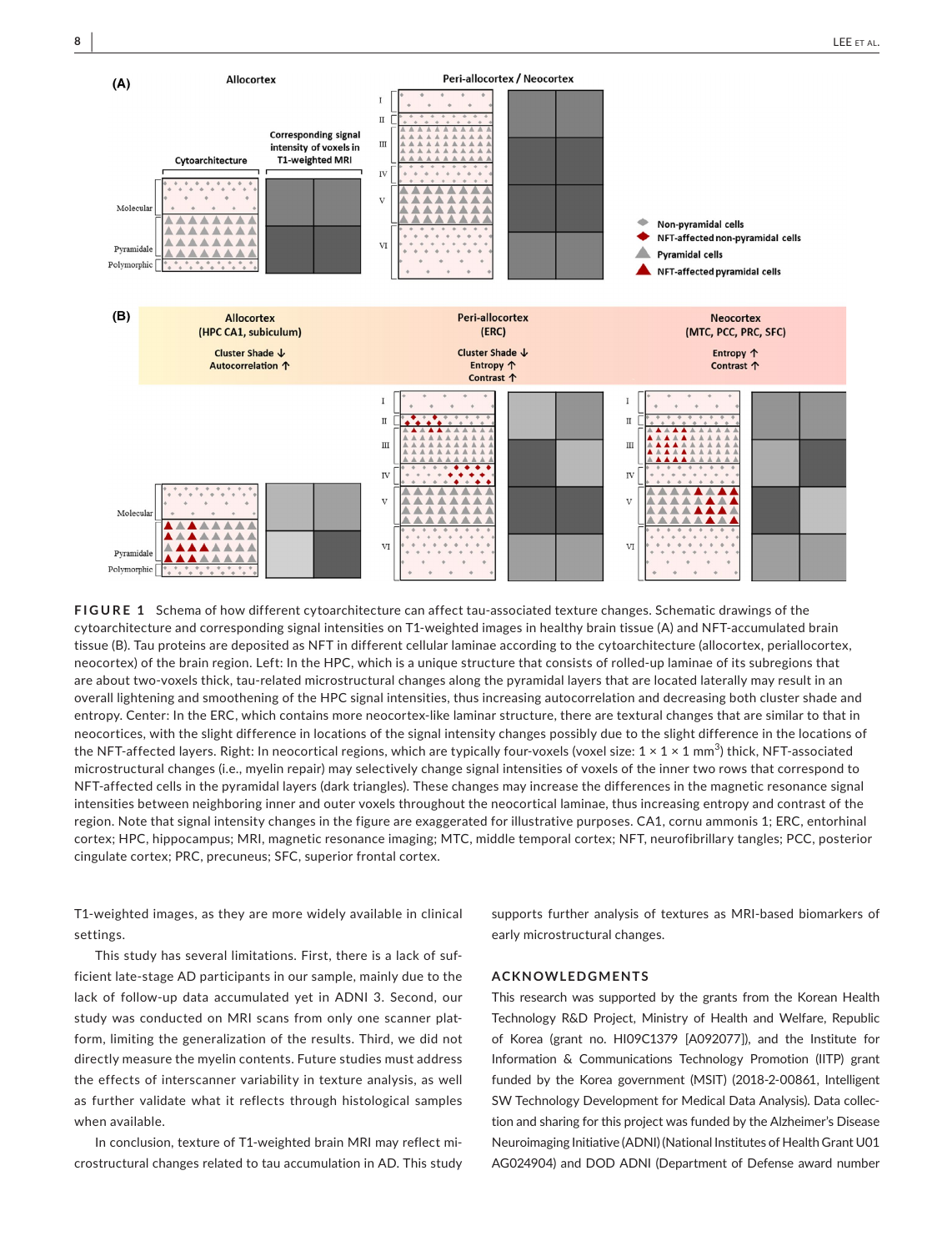W81XWH-12-2-0012). ADNI is funded by the National Institute on Aging, the National Institute of Biomedical Imaging and Bioengineering, and through generous contributions from the following: AbbVie, Alzheimer's Association; Alzheimer's Drug Discovery Foundation; Araclon Biotech; BioClinica, Inc.; Biogen; Bristol-Myers Squibb Company; CereSpir, Inc.; Cogstate; Eisai Inc.; Elan Pharmaceuticals, Inc.; Eli Lilly and Company; EuroImmun; F. Hoffmann-La Roche Ltd and its affiliated company Genentech, Inc.; Fujirebio; GE Healthcare; IXICO Ltd.; Janssen Alzheimer's Immunotherapy Research & Development, LLC.; Johnson & Johnson Pharmaceutical Research & Development LLC.; Lumosity; Lundbeck; Merck & Co., Inc.; Meso Scale Diagnostics, LLC.; NeuroRx Research; Neurotrack Technologies; Novartis Pharmaceuticals Corporation; Pfizer Inc.; Piramal Imaging; Servier; Takeda Pharmaceutical Company; and Transition Therapeutics. The Canadian Institutes of Health Research is providing funds to support ADNI clinical sites in Canada. Private sector contributions are facilitated by the Foundation for the National Institutes of Health ([www.fnih.](http://www.fnih.org) [org](http://www.fnih.org)). The grantee organization is the Northern California Institute for Research and Education, and the study is coordinated by the Alzheimer's Therapeutic Research Institute at the University of Southern California. ADNI data are disseminated by the Laboratory for Neuro Imaging at the University of Southern California.

#### **CONFLICTS OF INTEREST**

The authors declare that there are no conflicts of interest associated with this work.

#### **DATA AVAILABILITY STATEMENT**

The data that support the findings of this study are available from the corresponding author upon reasonable request.

#### **ORCID**

*Ki Woong Kim* <https://orcid.org/0000-0002-1103-3858>

#### **REFERENCES**

- 1. de Oliveira MS, Balthazar ML, D'Abreu A, et al. MR imaging texture analysis of the corpus callosum and thalamus in amnestic mild cognitive impairment and mild Alzheimer disease. *Am J Neuroradiol*. 2011;32:60–66.
- 2. Xia H, Tong L, Zhou X, Zhang J, Zhou Z, Liu W.Texture Analysis and Volumetry of Hippocampus and Medial Temporal Lobe in Patients with Alzheimer's Disease. Paper presented at: 2012 International Conference on Biomedical Engineering and Biotechnology; 28–30 May 2012, 2012.
- 3. Chincarini A, Bosco P, Calvini P, et al. Local MRI analysis approach in the diagnosis of early and prodromal Alzheimer's disease. *NeuroImage*. 2011;58:469–480.
- 4. Feng F, Wang P, Zhao K, et al. Radiomic features of hippocampal subregions in Alzheimer's disease and amnestic mild cognitive impairment. *Front Aging Neurosci*. 2018;10:290.
- 5. Freeborough PA, Fox NC. MR image texture analysis applied to the diagnosis and tracking of Alzheimer's disease. *IEEE Trans Med Imaging*. 1998;17:475–478.
- 6. Lee S, Lee H, Kim K. Magnetic resonance imaging texture predicts progression to dementia due to Alzheimer disease earlier than hippocampal volume. *J Psychiatry Neurosci*. 2019;44:1–8.
- 7. Luk CC, Ishaque A, Khan M, et al. Alzheimer's disease: 3-Dimensional MRI texture for prediction of conversion from mild cognitive impairment. *Alzheimers Dement (Amst)*. 2018;10:755–763.
- 8. Nanni L, Brahnam S, Salvatore C, Castiglioni I. Texture descriptors and voxels for the early diagnosis of Alzheimer's disease. *Artif Intell Med*. 2019;97:19–26.
- 9. Sørensen L, Igel C, Hansen NL, et al. Early detection of Alzheimer's disease using mri hippocampal texture. *Hum Brain Mapp*. 2016;37:1148–1161.
- 10. Deoni SCL. Quantitative relaxometry of the brain. *Top Magn Reson Imaging*. 2010;21:101–113.
- 11. Eickhoff S, Walters NB, Schleicher A, et al. High-resolution MRI reflects myeloarchitecture and cytoarchitecture of human cerebral cortex. *Hum Brain Mapp*. 2005;24:206–215.
- 12. Braak H, Alafuzoff I, Arzberger T, Kretzschmar H, Del Tredici K. Staging of Alzheimer disease-associated neurofibrillary pathology using paraffin sections and immunocytochemistry. *Acta Neuropathol*. 2006;112:389–404.
- 13. Mattsson N, Palmqvist S, Stomrud E, Vogel J, Hansson O. Staging β-amyloid pathology with amyloid positron emission tomography. *JAMA Neurol*. 2019;76(11):1319–1329.
- 14. Buch K, Kuno H, Qureshi MM, Li B, Sakai O. Quantitative variations in texture analysis features dependent on MRI scanning parameters: a phantom model. *J Appl Clin Med Phys*. 2018;19:253–264.
- 15. Schöll M, Lockhart SN, Schonhaut DR, et al. PET imaging of tau deposition in the aging human brain. *Neuron*. 2016;89:971–982.
- 16. Collewet G, Strzelecki M, Mariette F. Influence of MRI acquisition protocols and image intensity normalization methods on texture classification. *Magn Reson Imaging*. 2004;22:81–91.
- 17. Westlye LT, Walhovd KB, Dale AM, et al. Differentiating maturational and aging-related changes of the cerebral cortex by use of thickness and signal intensity. *NeuroImage*. 2010;52:172–185.
- 18. Haralick RM, Shanmugam K, Dinstein Ih. Textural features for image classification. *IEEE Trans Syst Man Cybern*. 1973;6:610–621.
- 19. Ortiz A, Palacio AA, Górriz JM, Ramírez J, Salas-González D. Segmentation of brain MRI using SOM-FCM-based method and 3D statistical descriptors. *Comput Math Methods Med*. 2013;2013:1–12.
- 20. Conners RW, Trivedi MM, Harlow CA. Segmentation of a high-resolution urban scene using texture operators. *Comput Vis Gr Image Process*. 1984;25:273–310.
- 21. Greve DN, Salat DH, Bowen SL, et al. Different partial volume correction methods lead to different conclusions: An 18F-FDG-PET study of aging. *NeuroImage*. 2016;132:334–343.
- 22. Colgan N, Ganeshan B, Harrison IF, et al. In vivo imaging of tau pathology using magnetic resonance imaging textural analysis. *Front Neurosci*. 2017;11:599.
- 23. Bartzokis G. Alzheimer's disease as homeostatic responses to age-related myelin breakdown. *Neurobiol Aging*. 2011;32:1341–1371.
- 24. Bulk M, Abdelmoula WM, Nabuurs RJA, et al. Postmortem MRI and histology demonstrate differential iron accumulation and cortical myelin organization in early- and late-onset Alzheimer's disease. *Neurobiol Aging*. 2018;62:231–242.
- 25. Pelkmans W, Dicks E, Barkhof F, et al. Gray matter T1-w/ T2-w ratios are higher in Alzheimer's disease. *Hum Brain Mapp*. 2019;40:3900–3909.
- 26. Yasuno F, Kazui H, Morita N, et al. Use of T1-weighted/T2-weighted magnetic resonance ratio to elucidate changes due to amyloid β accumulation in cognitively normal subjects. *NeuroImage Clin*. 2017;13:209–214.
- 27. Kenkhuis B, Jonkman LE, Bulk M, et al. 7T MRI allows detection of disturbed cortical lamination of the medial temporal lobe in patients with Alzheimer's disease. *NeuroImage Clin*. 2019;21:101665.